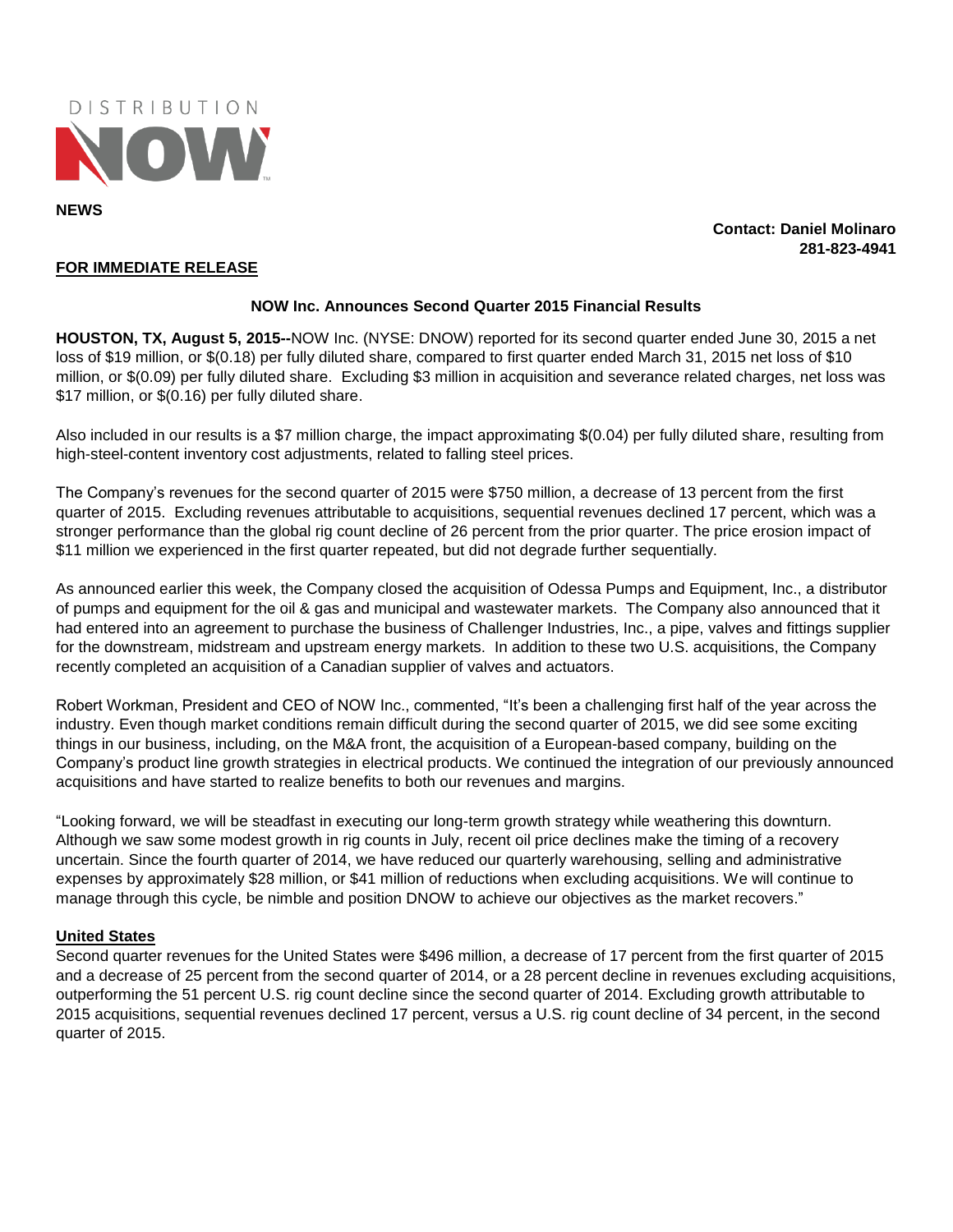# **Canada**

Revenues for the second quarter of 2015 for Canada were \$89 million, down 23 percent compared to first quarter 2015 results and down 29 percent from the second quarter of 2014, outperforming the 51 percent Canadian rig count decline since the second quarter of 2014. Canada's sequential revenue decline was driven by a 68 percent rig count decline offset partially by large projects in the western provinces and the implementation of new contracts.

# **International**

International operations generated second quarter revenues of \$165 million, which were up 13 percent from the first quarter of 2015 and flat with the second quarter of 2014. Excluding growth attributable to 2015 acquisitions, sequential revenues were down internationally, primarily from reduced market activity and customer spending, offset by approximately \$30 million impact of the acquisitions.

The Company has scheduled a conference call for August 5, 2015, at 8:00 a.m. Central Time to discuss second quarter results. The call will be broadcast through the Investor Relations link on NOW Inc.'s web site at [www.distributionnow.com,](http://www.distributionnow.com/) on a listen-only basis. A replay of the call will be available on the site for thirty days following the conference. Participants may also join the conference call by **dialing 1-800-446-1671 within North America** or **1- 847-413-3362 outside of North America** five to ten minutes prior to the scheduled start time and asking for the "NOW Inc. Earnings Conference Call" or the "DistributionNOW Earnings Conference Call."

NOW Inc. is one of the largest distributors to energy and industrial markets on a worldwide basis, with a legacy of over 150 years. NOW operates primarily under the DistributionNOW and Wilson Export brands. Through its network of approximately 300 locations and 5,000 employees worldwide, NOW offers a comprehensive line of products and solutions for the upstream, midstream and downstream energy and industrial sectors. Our locations provide products and solutions to exploration and production companies, energy transportation companies, refineries, chemical companies, utilities, manufacturers and engineering and construction companies.

Statements made in this press release that are forward-looking in nature are intended to be "forward-looking statements" within the meaning of Section 21E of the Securities Exchange Act of 1934 and may involve risks and uncertainties. These statements may differ materially from actual future events or results. Readers are referred to documents filed by NOW Inc. with the U.S. Securities and Exchange Commission, which identify significant risk factors which could cause actual results to differ from those contained in the forward-looking statements.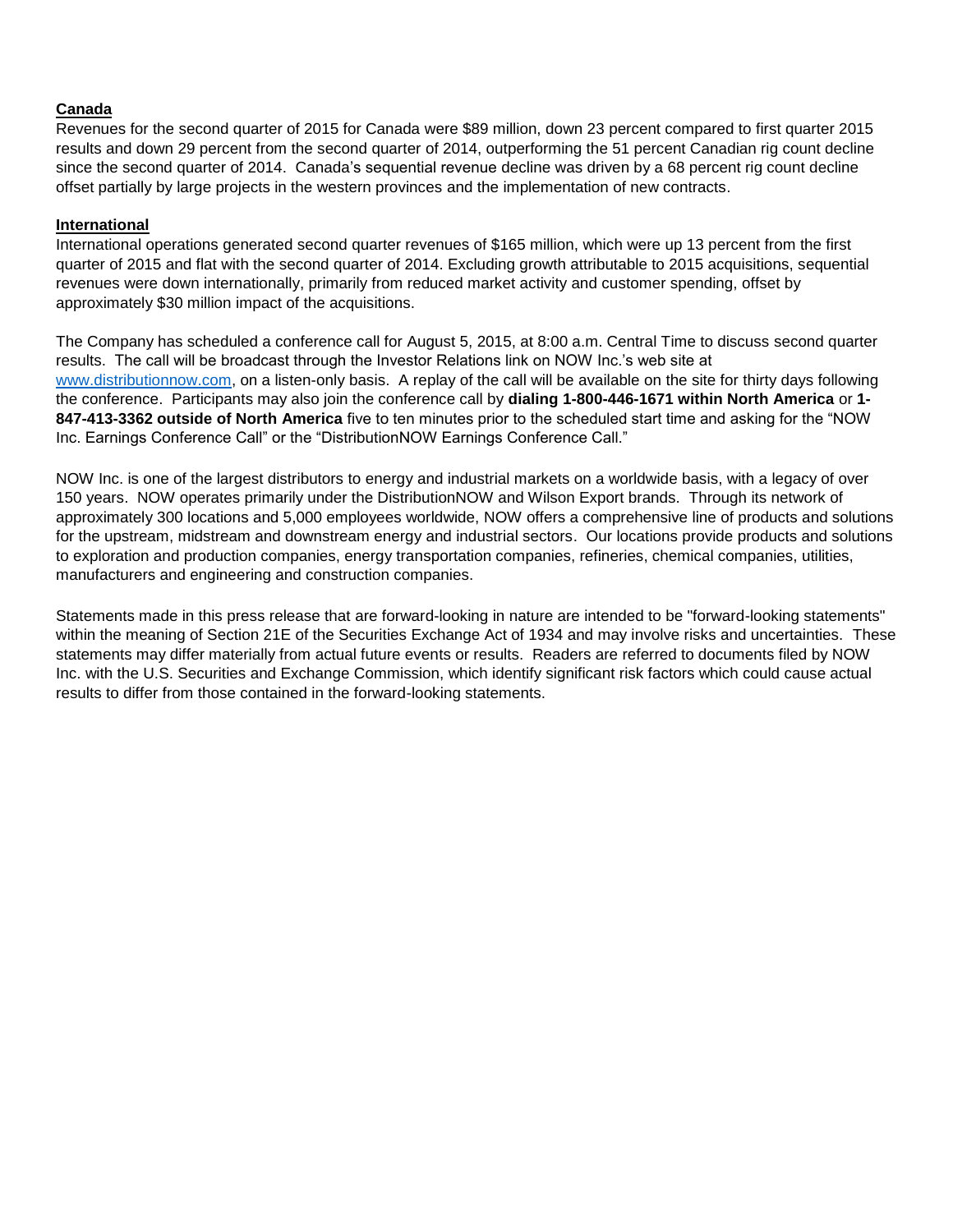# **NOW INC. CONSOLIDATED BALANCE SHEETS**  *(In millions, except share data)*

|                                                                         | June 30,    | December 31, |       |  |
|-------------------------------------------------------------------------|-------------|--------------|-------|--|
|                                                                         | 2015        |              | 2014  |  |
|                                                                         | (Unaudited) |              |       |  |
| <b>ASSETS</b>                                                           |             |              |       |  |
| Current assets:                                                         |             |              |       |  |
| Cash and cash equivalents                                               | \$<br>114   | \$           | 195   |  |
| Receivables, net                                                        | 665         |              | 851   |  |
| Inventories, net                                                        | 892         |              | 949   |  |
| Deferred income taxes                                                   | 31          |              | 22    |  |
| Prepaid and other current assets                                        | 30          |              | 30    |  |
| Total current assets                                                    | 1,732       |              | 2,047 |  |
| Property, plant and equipment, net                                      | 143         |              | 124   |  |
| Deferred income taxes                                                   | 3           |              | 2     |  |
| Goodwill                                                                | 457         |              | 346   |  |
| Intangibles, net                                                        | 134         |              | 73    |  |
| Other assets                                                            | 4           |              | 4     |  |
| <b>Total assets</b>                                                     | \$<br>2,473 | \$           | 2,596 |  |
| LIABILITIES AND STOCKHOLDERS' EQUITY                                    |             |              |       |  |
| Current liabilities:                                                    |             |              |       |  |
| Accounts payable                                                        | \$<br>336   | \$           | 490   |  |
| <b>Accrued liabilities</b>                                              | 106         |              | 125   |  |
| Other current liabilities                                               | 6           |              | 5     |  |
| Total current liabilities                                               | 448         |              | 620   |  |
| Long-term debt                                                          | 80          |              |       |  |
| Deferred income taxes                                                   | 19          |              | 10    |  |
| Other long-term liabilities                                             | 4           |              |       |  |
| <b>Total liabilities</b>                                                | 551         |              | 630   |  |
| Commitments and contingencies                                           |             |              |       |  |
| Stockholders' equity:                                                   |             |              |       |  |
| Preferred stock - par value \$0.01; 20 million shares authorized;       |             |              |       |  |
| no shares issued and outstanding                                        |             |              |       |  |
| Common stock - par value \$0.01; 330 million shares authorized;         |             |              |       |  |
| 107,178,567 and 107,067,457 shares issued and outstanding, respectively | 1           |              | 1     |  |
| Additional paid-in capital                                              | 1,963       |              | 1,952 |  |
| Retained earnings                                                       | 29          |              | 58    |  |
| Accumulated other comprehensive loss                                    | (71)        |              | (45)  |  |
| Total stockholders' equity                                              | 1,922       |              | 1,966 |  |
| Total liabilities and stockholders' equity                              | \$<br>2,473 | \$           | 2,596 |  |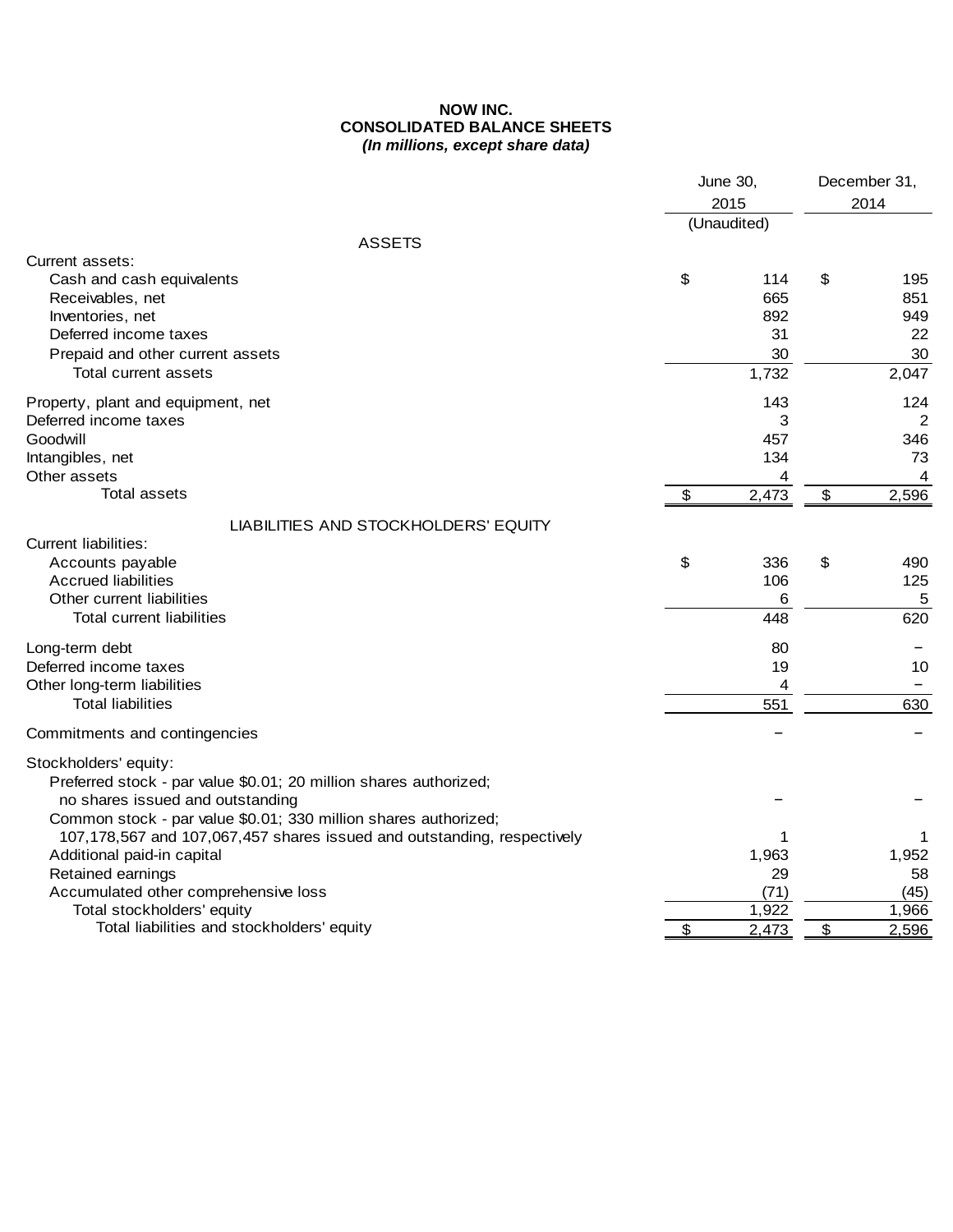## **NOW INC. CONSOLIDATED STATEMENTS OF OPERATIONS (UNAUDITED)**  *(In millions, except per share data)*

|                                                     | Three Months Ended |    | <b>Six Months Ended</b> |     |           |      |          |     |       |
|-----------------------------------------------------|--------------------|----|-------------------------|-----|-----------|------|----------|-----|-------|
|                                                     | June 30,           |    |                         |     | March 31, |      | June 30. |     |       |
|                                                     | 2015               |    | 2014                    |     | 2015      | 2015 |          |     | 2014  |
| Revenue                                             | \$<br>750          | \$ | 952                     | \$  | 863       | \$   | 1,613    | \$. | 2,029 |
| Operating expenses:                                 |                    |    |                         |     |           |      |          |     |       |
| Cost of products                                    | 626                |    | 759                     |     | 708       |      | 1,334    |     | 1,628 |
| Warehousing, selling and administrative             | 151                |    | 150                     |     | 163       |      | 314      |     | 296   |
| Operating profit (loss)                             | (27)               |    | 43                      |     | (8)       |      | (35)     |     | 105   |
| Other income (expense)                              | (2)                |    |                         |     | (4)       |      | (6)      |     |       |
| Income (loss) before income taxes                   | (29)               |    | 43                      |     | (12)      |      | (41)     |     | 105   |
| Income tax provision (benefit)                      | (10)               |    | 16                      |     | (2)       |      | (12)     |     | 37    |
| Net income (loss)                                   | (19)               | \$ | 27                      | S   | (10)      | \$   | (29)     | \$  | 68    |
| Earnings (loss) per share:                          |                    |    |                         |     |           |      |          |     |       |
| Basic earnings (loss) per common share              | (0.18)             |    | 0.25                    | \$. | (0.09)    | S    | (0.27)   | \$  | 0.64  |
| Diluted earnings (loss) per common share            | (0.18)             |    | 0.25                    |     | (0.09)    |      | (0.27)   |     | 0.63  |
| Weighted-average common shares outstanding, basic   | 107                |    | 107                     |     | 107       |      | 107      |     | 107   |
| Weighted-average common shares outstanding, diluted | 107                |    | 108                     |     | 107       |      | 107      |     | 108   |

## **NOW INC. SUPPLEMENTAL INFORMATION BUSINESS SEGMENTS (UNAUDITED)**  *(In millions)*

|                      | Three Months Ended | <b>Six Months Ended</b> |      |   |           |              |         |  |
|----------------------|--------------------|-------------------------|------|---|-----------|--------------|---------|--|
|                      | June 30,           |                         |      |   | March 31. | June 30,     |         |  |
|                      | 2015               |                         | 2014 |   | 2015      | 2015         | 2014    |  |
|                      |                    |                         |      |   |           |              |         |  |
| Revenue:             |                    |                         |      |   |           |              |         |  |
| <b>United States</b> | \$<br>496          | \$                      | 662  | S | 601       | \$1,097      | \$1,366 |  |
| Canada               | 89                 |                         | 125  |   | 116       | 205          | 316     |  |
| International        | 165                |                         | 165  |   | 146       | 311          | 347     |  |
| Total revenue        | 750                |                         | 952  |   | 863       | \$1<br>1,613 | \$2,029 |  |